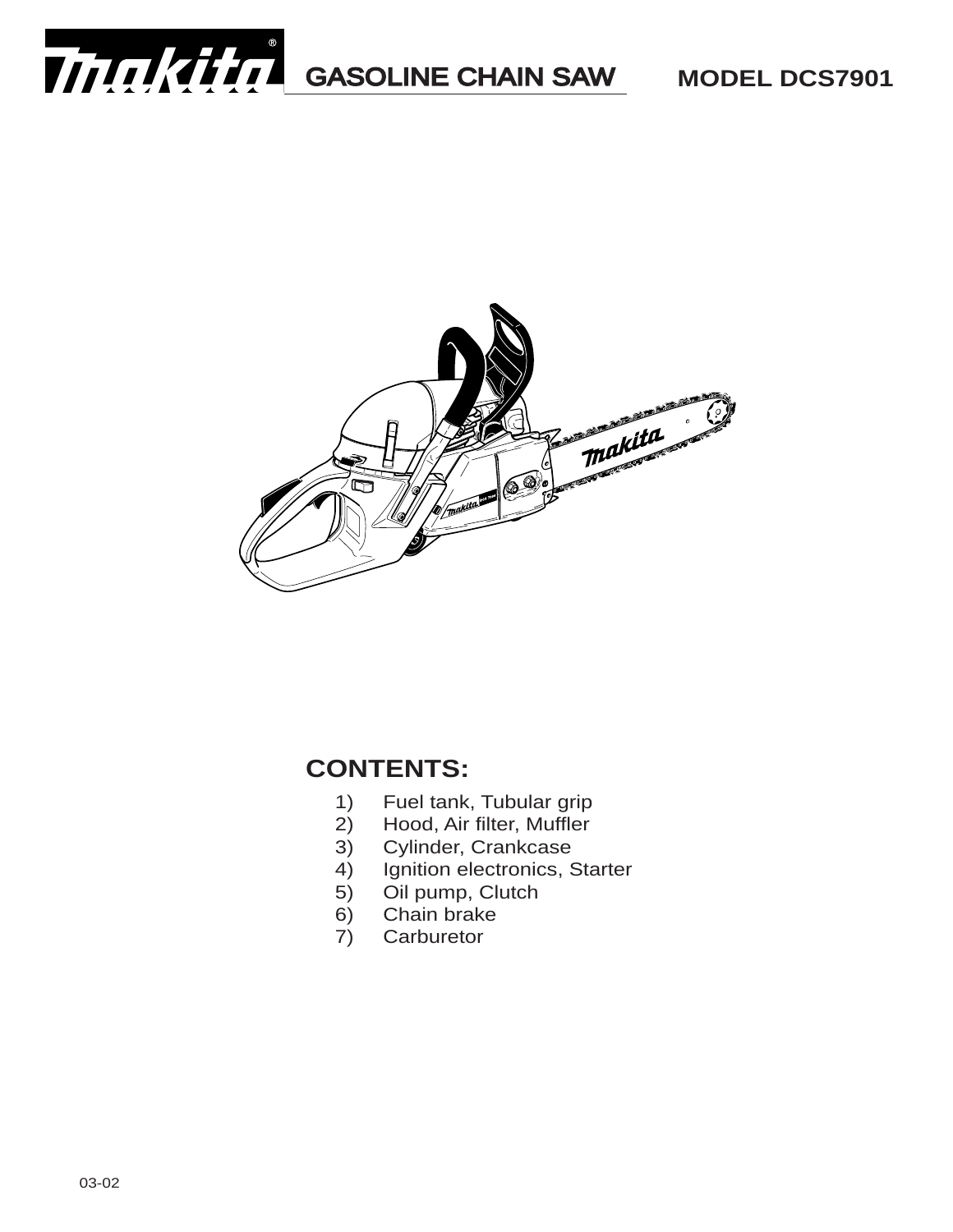# **1) FUEL TANK,TUBULAR GRIP**

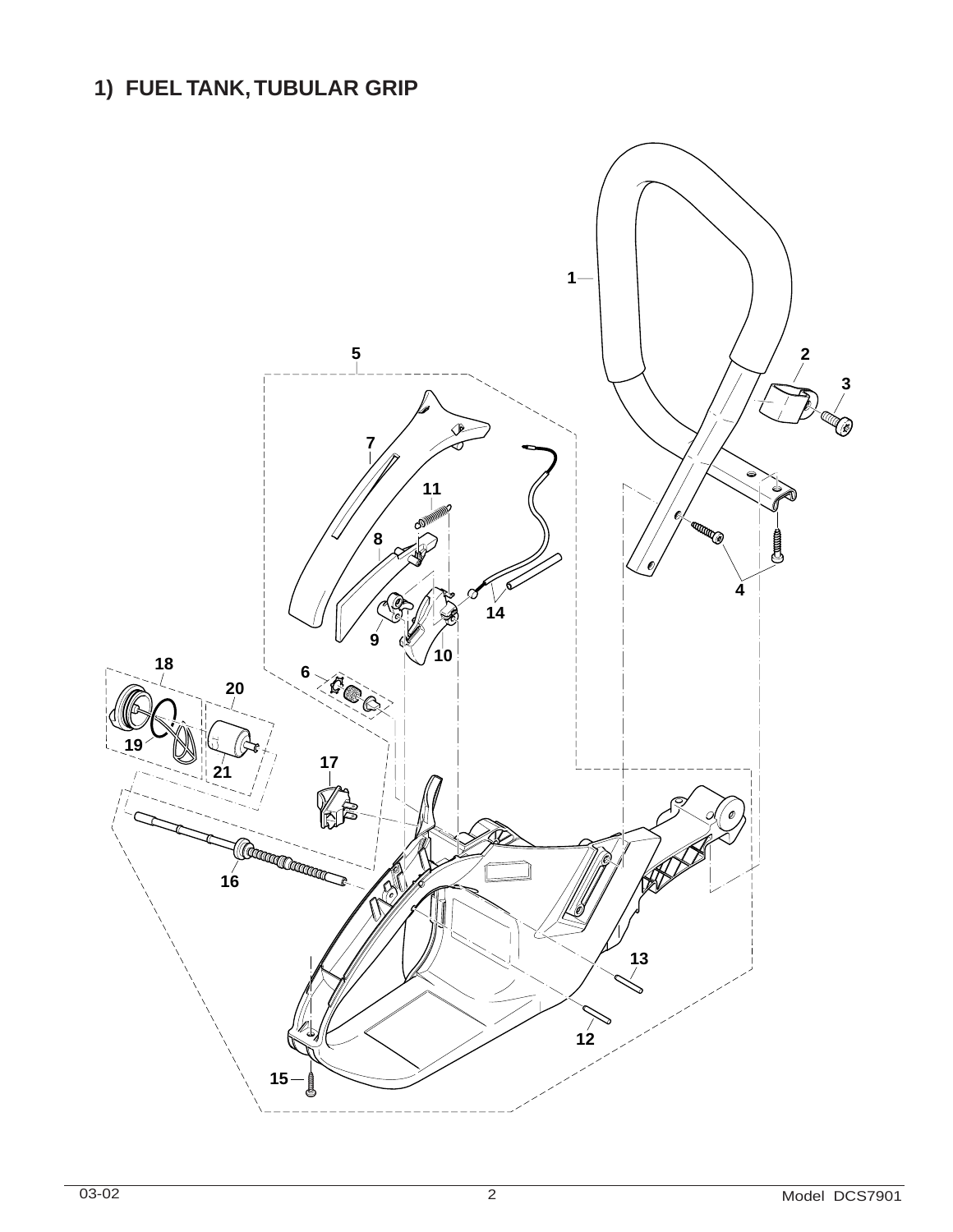#### **2) HOOD, AIR FILTER, MUFFLER**

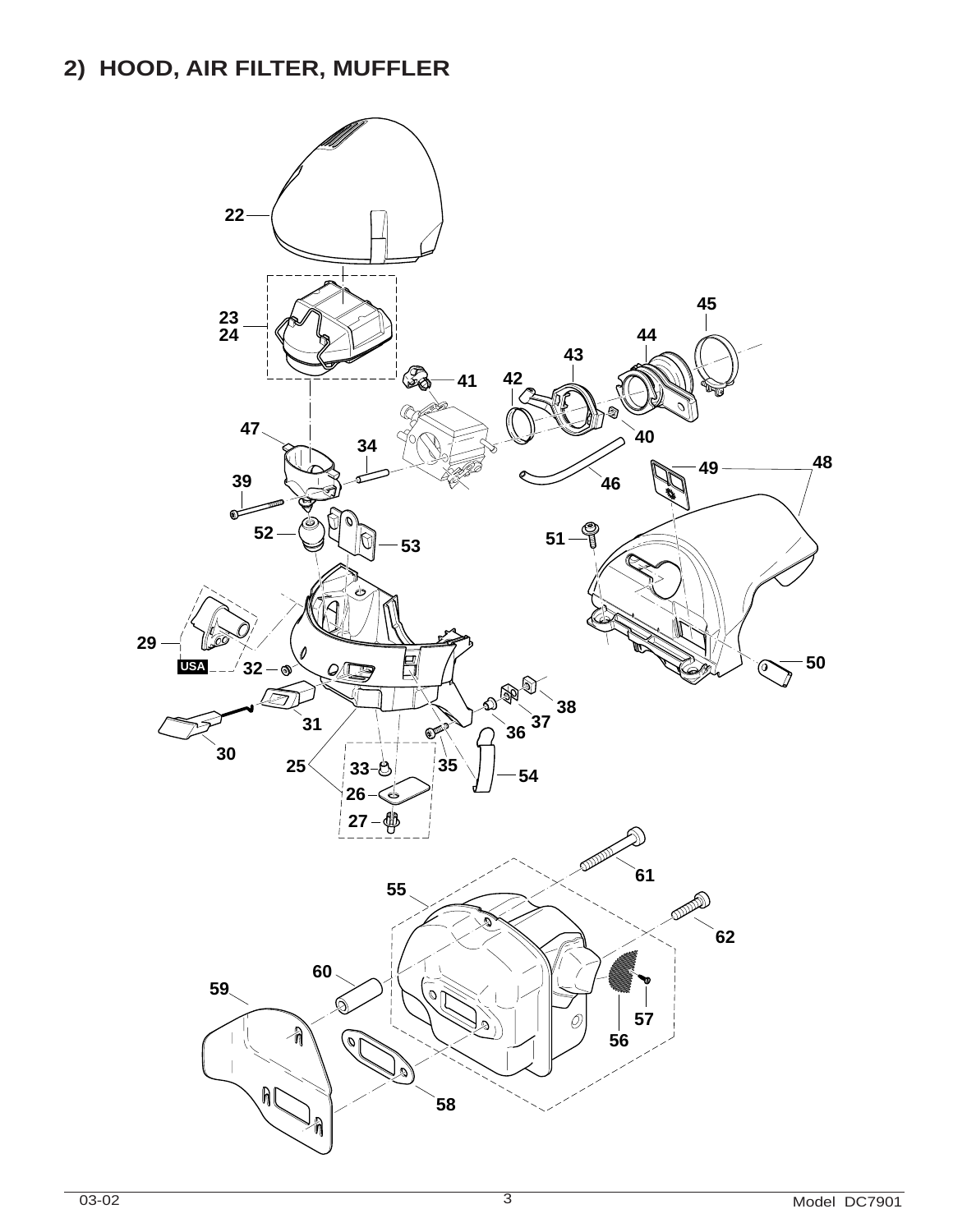# **3) CYLINDER, CRANKCASE**

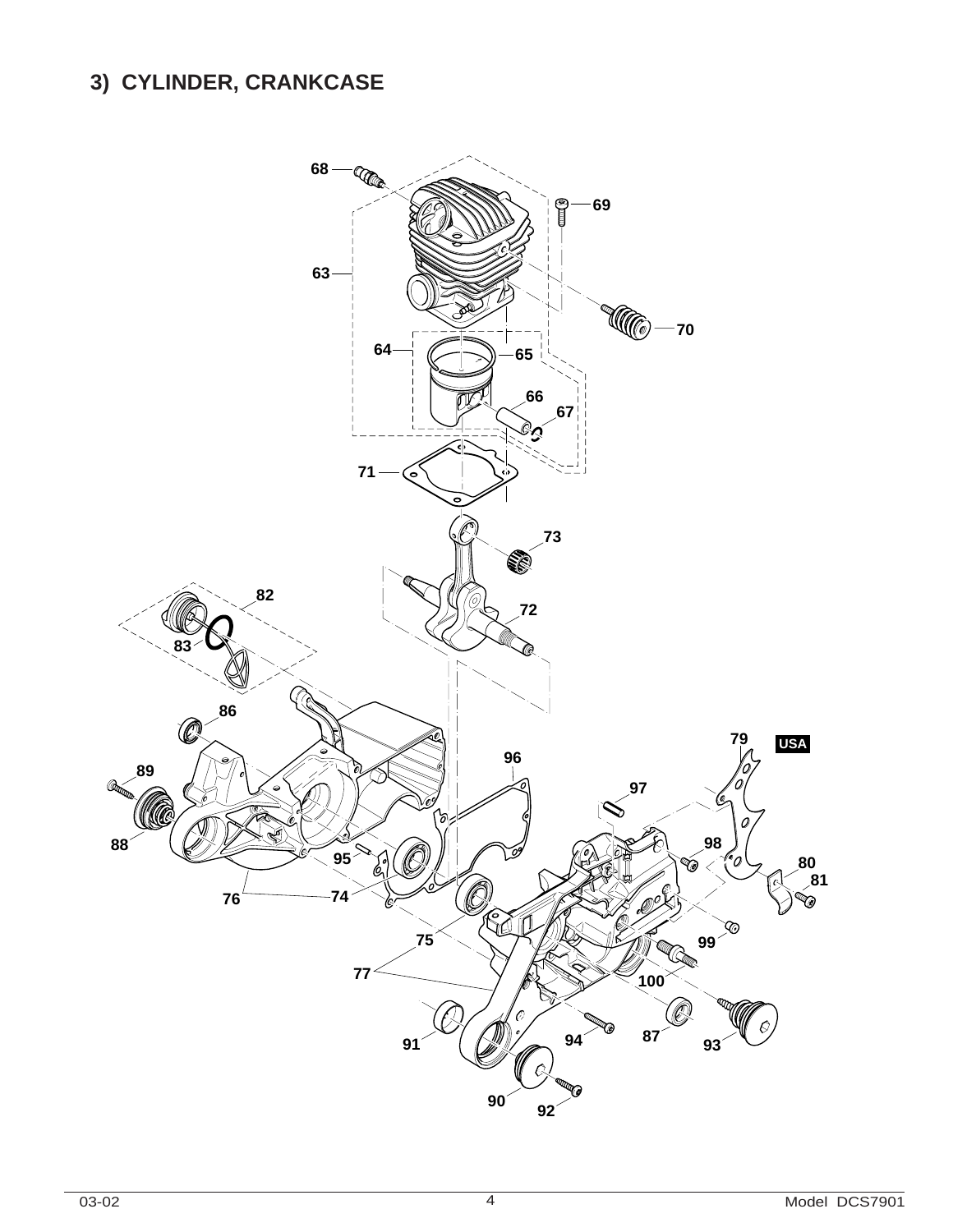## **4) IGNITION ELECTRONICS, STARTER**

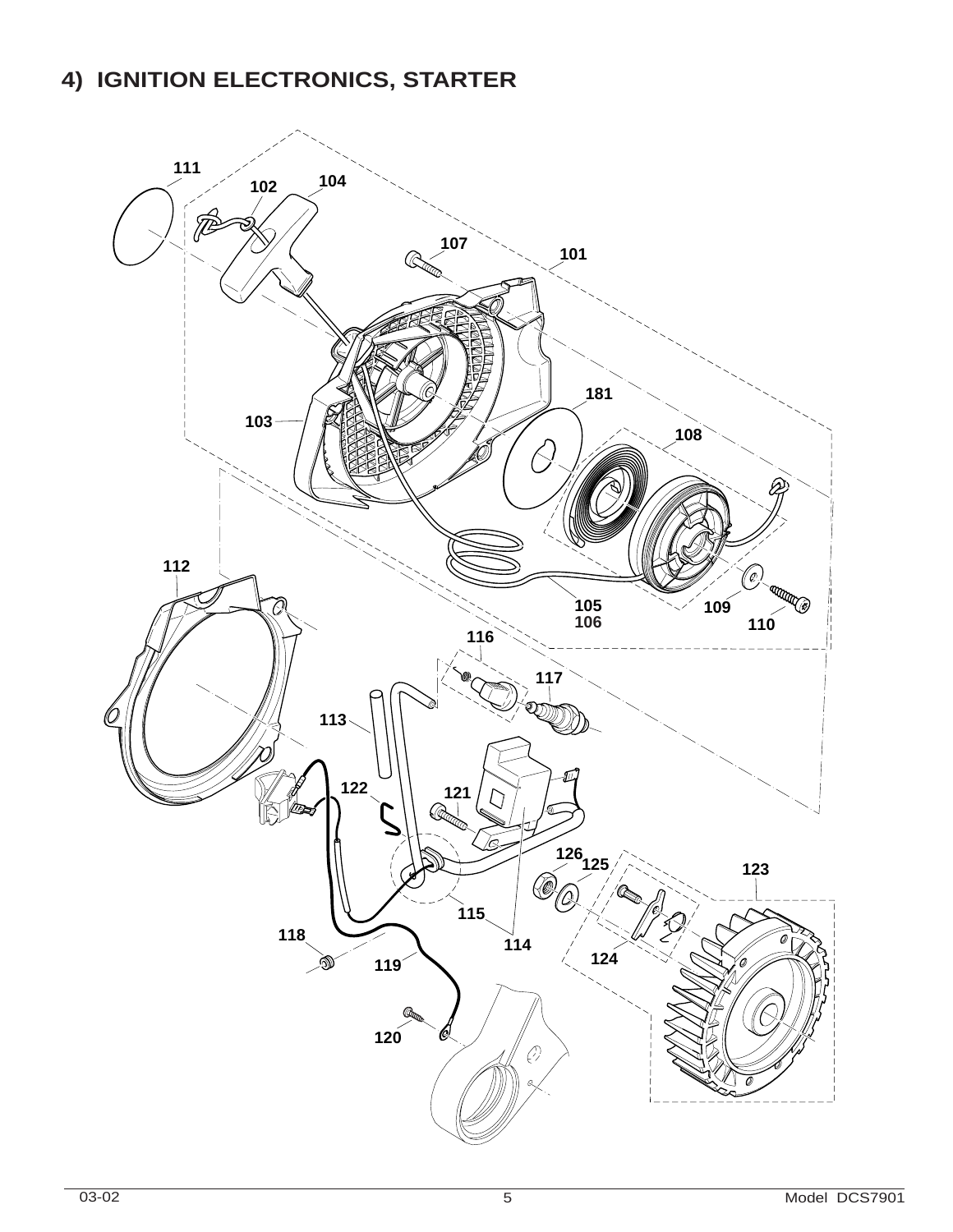## **5) OIL PUMP, CLUTCH**

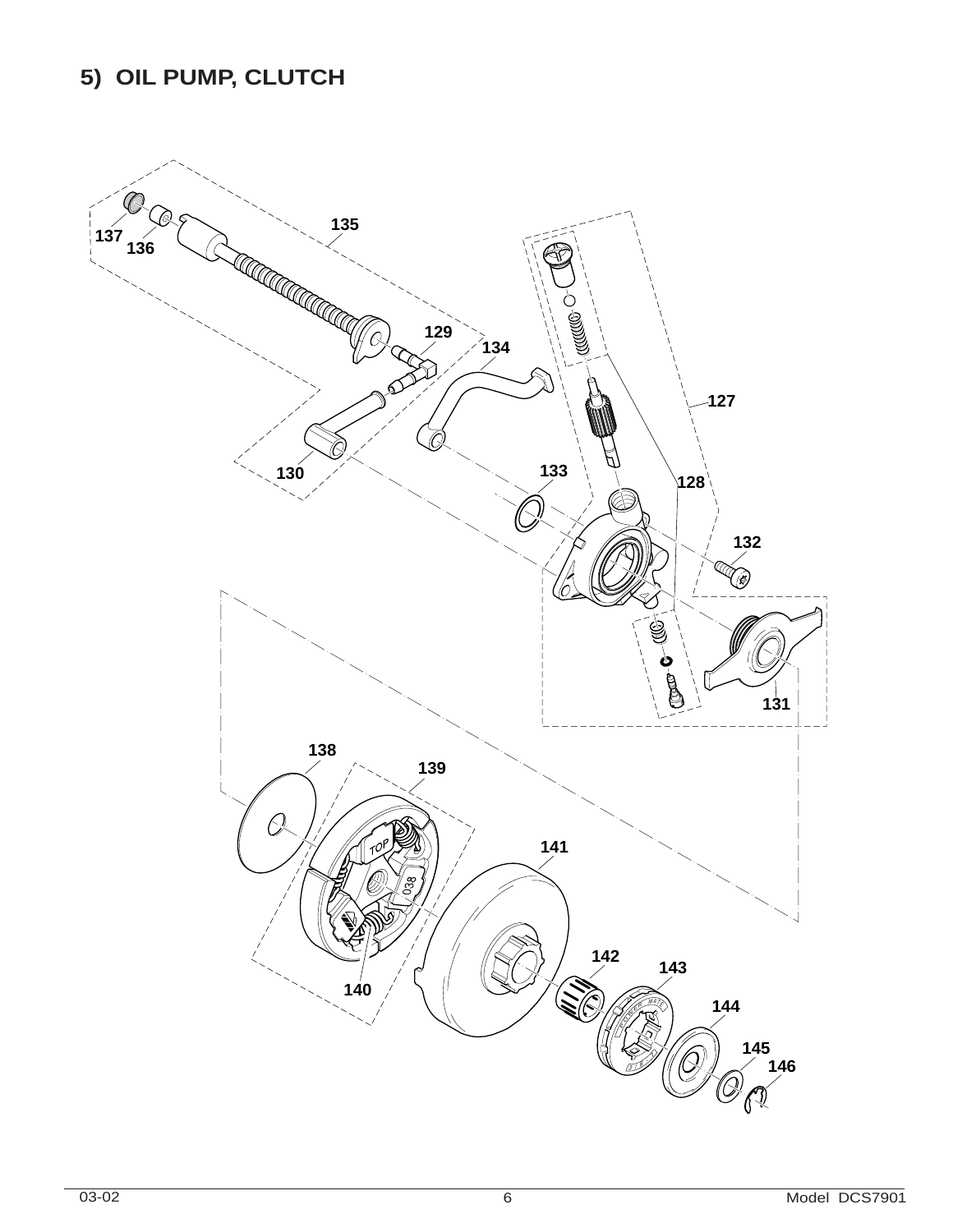#### **6) CHAIN BRAKE**

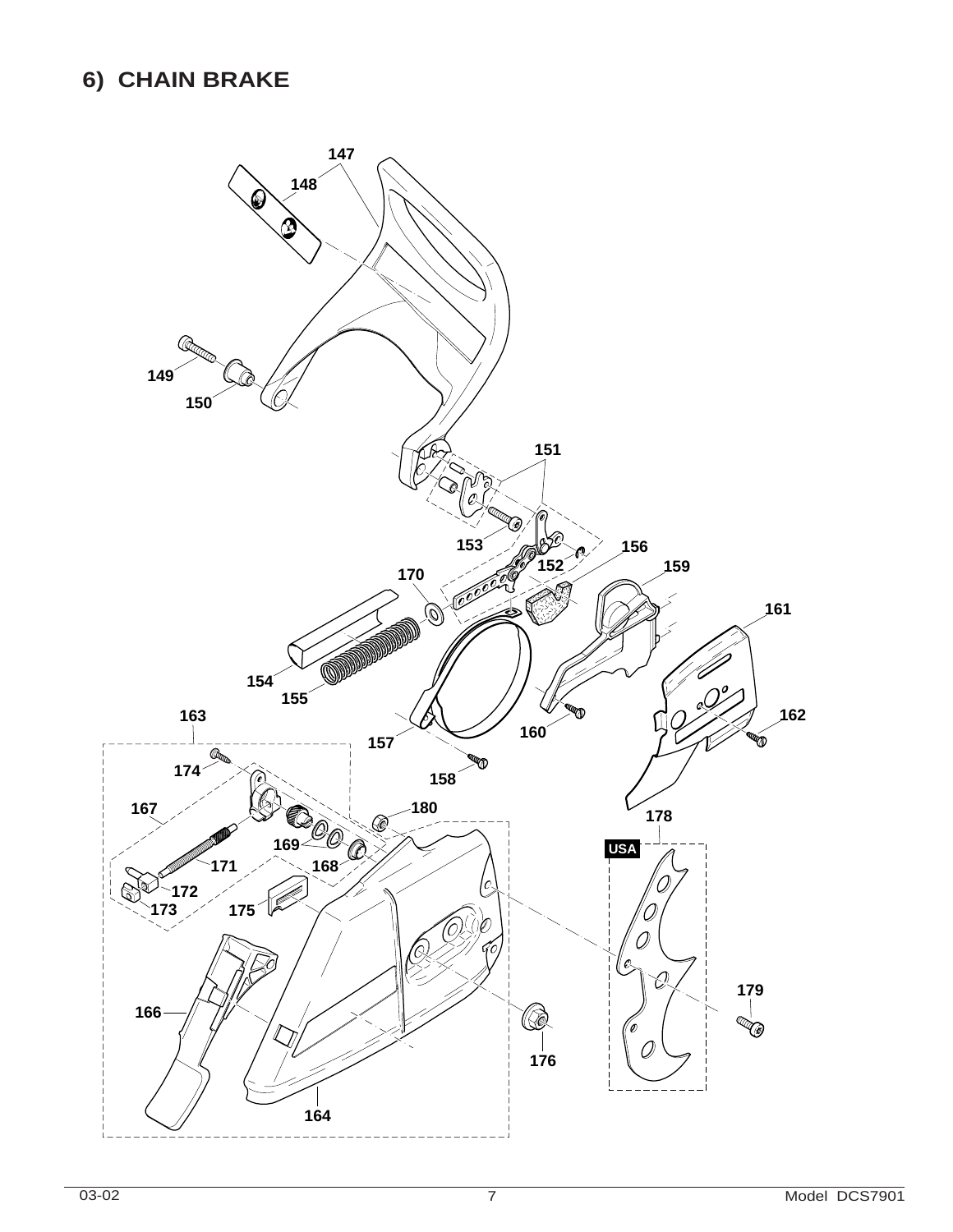## **7) CARBURETOR**

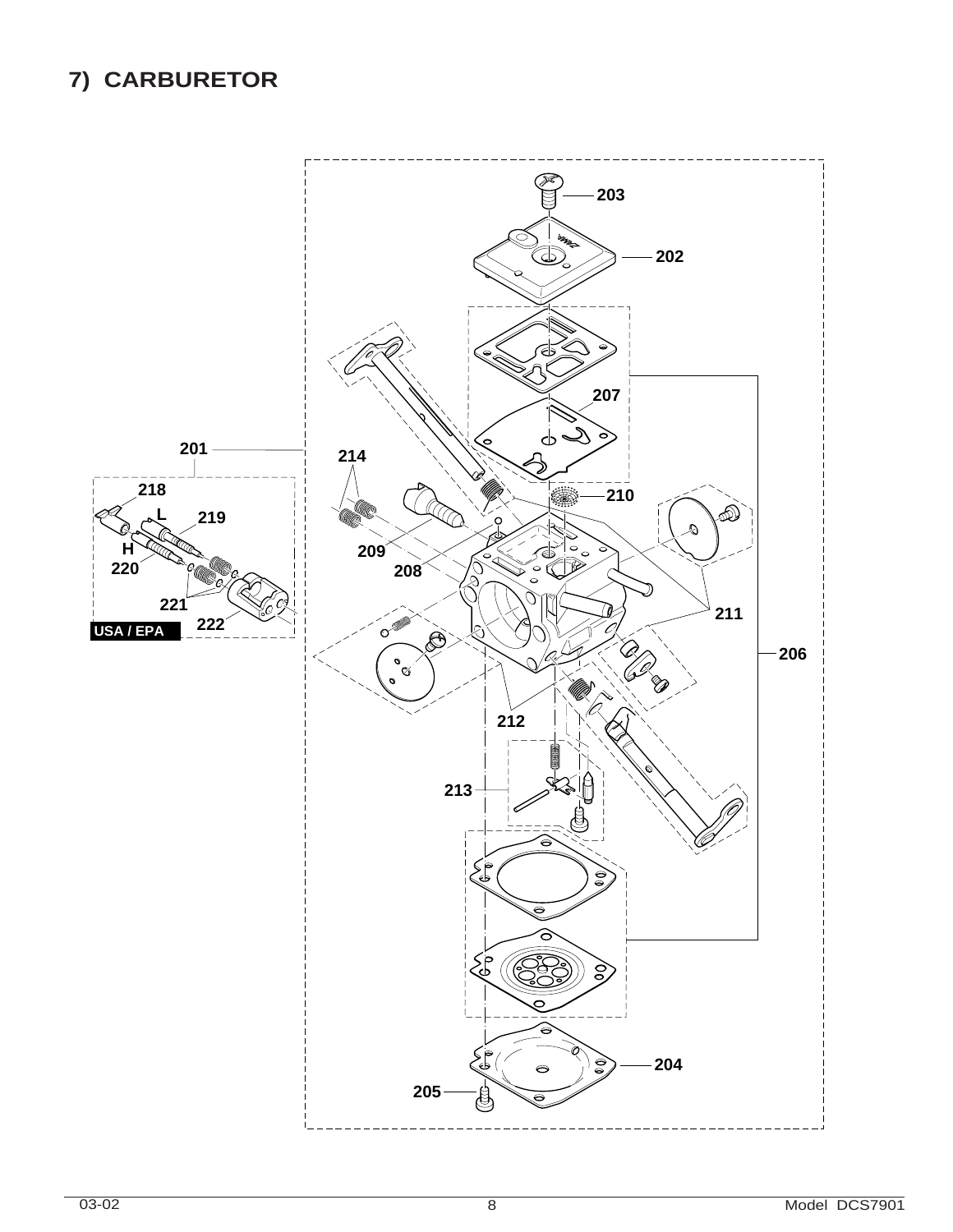| Item  | Part        | Qty.         |                                | Item | Part        | Qty. |                                    |
|-------|-------------|--------------|--------------------------------|------|-------------|------|------------------------------------|
| No.   | No.         | Used         | <b>Description</b>             | No.  | No.         | Used | <b>Description</b>                 |
| 1     | 038-310-020 | 1            | TUBULAR HANDLE ASSY            | 55   | 038-174-200 | 1    | <b>MUFFLER</b>                     |
| 2     | 038-310-060 | 1            | <b>CLAMP</b>                   | 56   | 038-174-040 | 1    | <b>SPARK ARRESTOR SCREEN</b>       |
| 3     | 908-006-145 | 1            | SCREW 6x14                     | 57   | 915-035-100 | 1    | <b>SCREW 3.5x10</b>                |
| 4     | 913-455-204 | 4            | <b>SCREW 5.5x20</b>            | 58   | 965-531-130 | 1    | <b>GASKET</b>                      |
| 5     | 038-114-600 | $\mathbf{1}$ | TANK CPL., blue                | 59   | 038-174-020 | 1    | <b>COVER PLATE</b>                 |
| 6     | 957-114-060 | $\mathbf{1}$ | AIR VALVE CPL.(fuel)           | 60   | 038-174-030 | 1    | <b>CONNECTING LINK</b>             |
| 7     | 038-114-630 | $\mathbf{1}$ | GRIP PLATE, blue               | 61   | 908-305-405 | 1    | SCREW M5x40                        |
| 8     | 038-117-020 | 1            | <b>CATCH LEVER</b>             | 62   | 908-405-205 | 2    | SCREW M5x20                        |
| 9     | 038-117-030 | 1            | <b>ROCKER</b>                  | 63   | 038-130-030 | 1    | CYLINDER/PISTON cpl.               |
| 10    | 038-117-010 | 1            | THROTTLE LEVER                 | 64   | 038-132-000 | 1    | PISTON cpl.                        |
| 11    | 038-117-050 | 1            | <b>SPRING</b>                  | 65   | 038-132-020 | 1    | PISTON RING (D=52)                 |
| 12    | 935-930-240 | 1            | CYLINDRICAL PIN 3x24           | 66   | 038-132-040 | 1    | <b>PISTON PIN</b>                  |
| 13    | 935-930-280 | 1            | CYLINDRICAL PIN 3x28           | 67   | 119-132-060 | 2    | SPRING RING C12x1                  |
| 14    | 010-117-040 | 1            | <b>BOWDEN CABLE</b>            | 68   | 001-131-150 | 1    | DECOMPRESSION VALVE                |
| 15    | 913-340-204 | 1            | <b>SCREW 4x20 S27</b>          | 69   | 908-005-205 | 4    | SCREW 5x20                         |
| 16    | 038-114-050 | 1            | <b>FUEL LINE</b>               | 70   | 038-114-150 | 1    | SPRING w/threaded insert           |
|       |             |              |                                | 71   |             |      |                                    |
| 17    | 975-001-210 | 1            | SHORT-CIRCUIT SWITCH           |      | 965-531-121 | 1    | <b>GASKET</b>                      |
| 18    | 010-114-050 | 1            | TANK CAP cpl.                  | 72   | 038-120-020 | 1    | CRANKSHAFT cpl.                    |
| 19    | 963-228-030 | 1            | PACKING RING 28x3              | 73   | 962-210-019 | 1    | NEEDLE CAGE                        |
| 20    | 963-601-130 | 1            | <b>SUCTION HEAD</b>            | 74   | 960-102-159 | 1    | <b>BALL BEARING 6202</b>           |
| 21    | 963-601-240 | 1            | <b>FELT</b> for Suction Head   | 75   | 960-102-179 | 1    | BALL BEARING 6203 C4               |
| 22    | 038-118-620 | 1            | COVER, grey                    | 76   | 038-111-630 | 1    | CRANCASE MAG.SIDE, blue            |
| 23    | 038-173-100 | 1            | AIR FILTER cpl.                | 77   | 038-111-640 | 1    | <b>CRANKCASE CLUTCH SIDE, blue</b> |
| 24    | 038-173-010 | 1            | AIR FILTER cpl.nylon           | 79   | 038-250-200 | 1    | <b>SPIKE BAR</b>                   |
| 25    | 038-118-630 | 1            | BOTTOM, blue                   | 80   | 038-111-080 | 1    | <b>CHAIN CATCH</b>                 |
| 26    | 038-118-110 | 2            | <b>RUBBER FLAP</b>             | 81   | 908-005-165 | 1    | SCREW 5x16                         |
| 27    | 938-650-062 | 2            | <b>RIVET</b>                   | 82   | 010-114-050 | 1    | TANK CAP cpl.                      |
| 29    | 038-118-120 | 1            | ADJUSTING GUIDE                | 83   | 963-228-030 | 1    | PACKING RING 28x3                  |
| 30    | 038-155-050 | 1            | <b>CHOKE SHAFT</b>             | 86   | 962-900-052 | 1    | RADIAL RING                        |
| 31    | 038-155-020 | 1            | <b>CHOKE GUIDE</b>             | 87   | 962-900-061 | 1    | RADIAL RING 17x28x5/4              |
| 32    | 965-401-020 | 1            | <b>RUBBER BUSH</b>             | 88   | 038-114-130 | 1    | SPRING cpl., w/cap                 |
| 33    | 001-118-100 | 2            | <b>BUSHING</b>                 | 89   | 913-455-204 | 1    | <b>SCREW 5.5x20</b>                |
| 34    | 038-155-060 | 2            | SPACER L=30MM                  | 90   | 038-114-130 | 1    | SPRING cpl., w/cap                 |
| 35    | 908-005-205 | 2            | SCREW 5x20                     | 91   | 038-114-190 | 1    | <b>POT</b>                         |
| 36    | 001-118-100 | 2            | <b>BUSHING</b>                 | 92   | 913-455-204 | 1    | <b>SCREW</b>                       |
| 37    | 038-111-050 | 2            | <b>CLIP</b>                    | 93   | 038-114-140 | 1    | SPRING cpl., w/cap                 |
| 38    | 038-111-060 | 2            | <b>SQUARE NUT M5</b>           | 94   | 908-005-305 | 6    | SCREW 5x30                         |
| 39    | 908-204-555 | 2            | SCREW 4x55                     | 95   | 936-430-160 | 2    | SPIRAL CLAMPING PIN 3x16           |
| 40    | 921-804-004 | 2            | SQUARE NUT M4                  | 96   | 038-111-042 | 1    | GASKET                             |
| 41    | 038-155-010 | 1            | <b>RETAINING CLIP</b>          | 97   | 934-660-250 | 1    | SLOTTED PIN 6x24                   |
| 42    | 038-131-030 | 1            | <b>INSERT</b> for Suction Hose | 98   | 908-005-125 | 1    | SCREW 5X12                         |
| 43    | 038-171-041 | 1            | <b>FLANGE</b>                  | 99   | 010-245-030 | 1    | <b>VENT VALVE</b>                  |
| 44    | 038-131-010 | 1            | <b>SUCTION HOSE</b>            | 100  | 038-232-010 | 2    | <b>BOLT</b>                        |
| 45    | 965-603-050 | 1            | <b>HOSE CLAMP</b>              | 101  | 038-160-600 | 1    | STARTER ASSY., blue                |
| 46    | 965-452-380 | $\mathbf{1}$ | TUBE, L=65                     | 102  | 928-405-000 | 1    | <b>SPRING WASHER</b>               |
| 47    | 038-171-010 | 1            | <b>CONNECTING MUFF</b>         | 103  | 038-112-630 | 1    | FAN HOUSING, blue                  |
| 48    | 038-118-690 | $\mathbf{1}$ | HOOD cpl., grey                | 104  | 001-161-010 | 1    | <b>STARTER GRIP</b>                |
| 49    | 038-118-140 | 1            | <b>INSERT</b>                  | 105  | 108-164-020 | 1    | STARTER ROPE, (L=980MM)            |
| 50    | 038-118-130 | 1            | <b>CABLE GUIDE</b>             | 106  | 985-000-155 | 1    | STARTER ROPE, (L=100M)             |
| 51    | 917-105-205 | 2            | <b>SCREW M5x20</b>             | 107  | 908-605-205 | 3    | <b>SCREW M5x20</b>                 |
| 52    | 038-171-030 | 1            | <b>HOLDER</b>                  | 108  | 038-162-021 | 1    | CABLE DRUM cpl.                    |
| 53    | 038-118-100 | 1            | <b>PLUG</b>                    | 109  | 924-605-510 | 1    | WASHER 5.5x18x1.6                  |
| 54    | 038-118-071 | 2            | STEEL CLIP                     | 110  | 913-455-204 | 1    | <b>SCREW 5.5x20</b>                |
| 03-02 |             |              |                                | 9    |             |      | Model DCS7901                      |